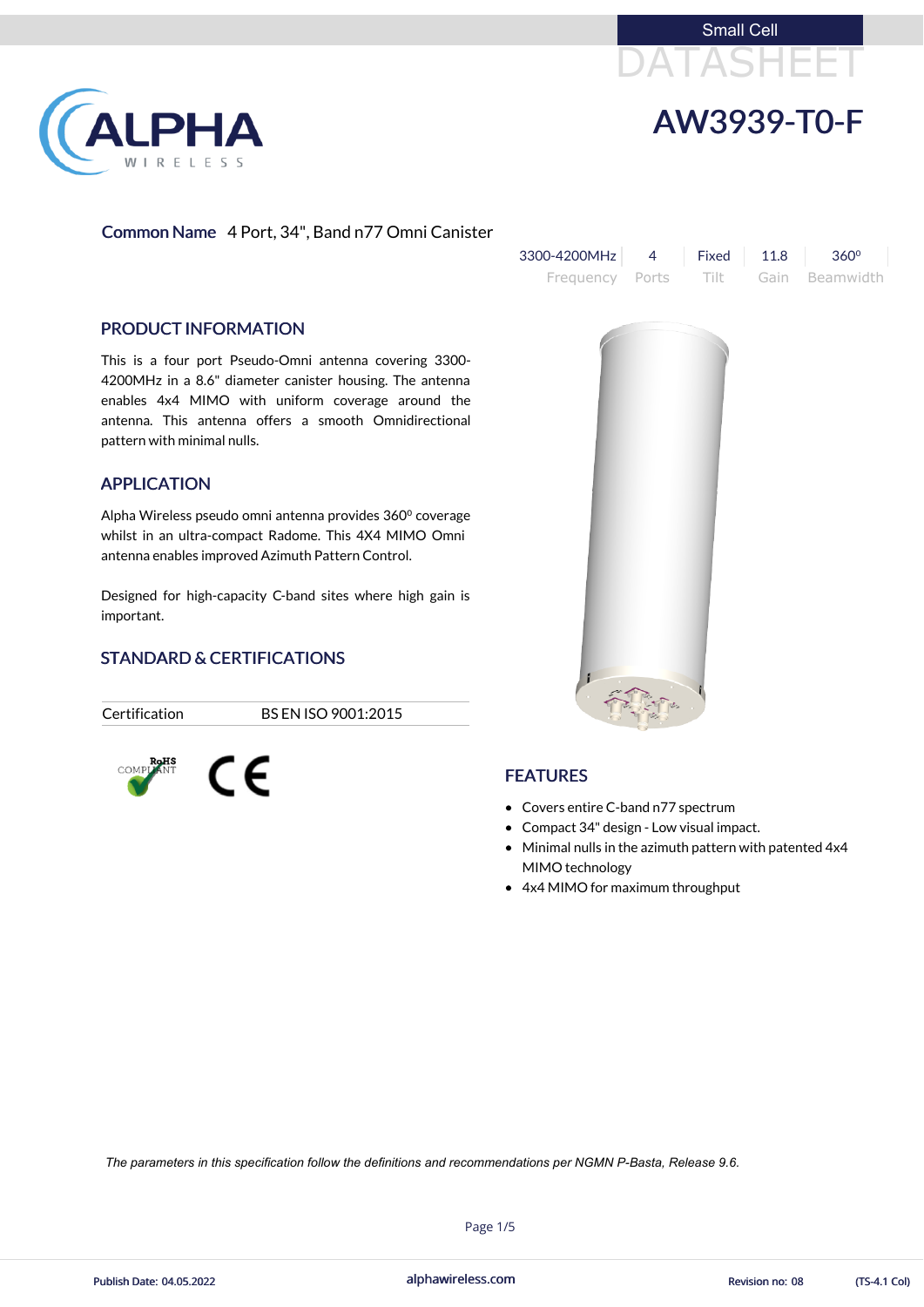

AW3939-T0-F

## TECHNICAL SPECIFICATION

|                            | <b>Electrical Specifications</b>  |            |                 |                  |                |                |
|----------------------------|-----------------------------------|------------|-----------------|------------------|----------------|----------------|
| <b>Frequency Range</b>     |                                   | <b>MHz</b> | 3300-3600       | 3600-3800        | 3800-4000      | 4000-4200      |
| Polarisation               |                                   | Degree     | $+/-45^{\circ}$ |                  |                |                |
| Gain                       | Basta                             | dBi        | $11.0 \pm 0.5$  | $11.1 \pm 0.5$   | $11.2 \pm 0.5$ | $11.3 \pm 0.5$ |
|                            | Max                               | dBi        | 11.5            | 11.6             | 11.7           | 11.8           |
| Azimuth Beamwidth          |                                   | Degree     | 360°            | 360 <sup>°</sup> | 360°           | $360^\circ$    |
| Elevation Beamwidth        |                                   | Degree     | $7.0^\circ$     | 6.90             | $6.8^\circ$    | $6.7^{\circ}$  |
| <b>Electrical Downtilt</b> |                                   | Degree     | 0 <sup>0</sup>  |                  |                |                |
|                            | Electrical Downtilt Deviation     | Degree<    | 1 <sup>0</sup>  |                  |                |                |
| Impedance                  |                                   | Ohms       | 50              |                  |                |                |
| <b>VSWR</b>                |                                   | $\prec$    | 1.5             |                  |                |                |
| <b>Return Loss</b>         |                                   | dB         | 14              |                  |                |                |
| Isolation                  |                                   | dB         | 25              |                  |                |                |
|                            | Upper Sidelobe Suppression,       | dB         |                 | 15               |                |                |
| Peak to 20°                |                                   |            |                 |                  |                |                |
|                            | <b>Cross-Polar Discrimination</b> | dB         | 10              |                  |                |                |
|                            | Maximum Effective Power           | W          | 150             |                  |                |                |
| Per Port                   |                                   |            |                 |                  |                |                |

# Representative Pattern Files





For radiation pattern files, please login at www.alphawireless.com

### Azimuth **Elevation**

### The green curve represents the azimuth pattern of Ports 1 & 2.

The red curve represents the azimuth pattern of Ports 3 & 4.

The black curve represents the composite azimuth pattern, <sup>a</sup> smooth Omni pattern with minimized nulls.

alphawireless.com

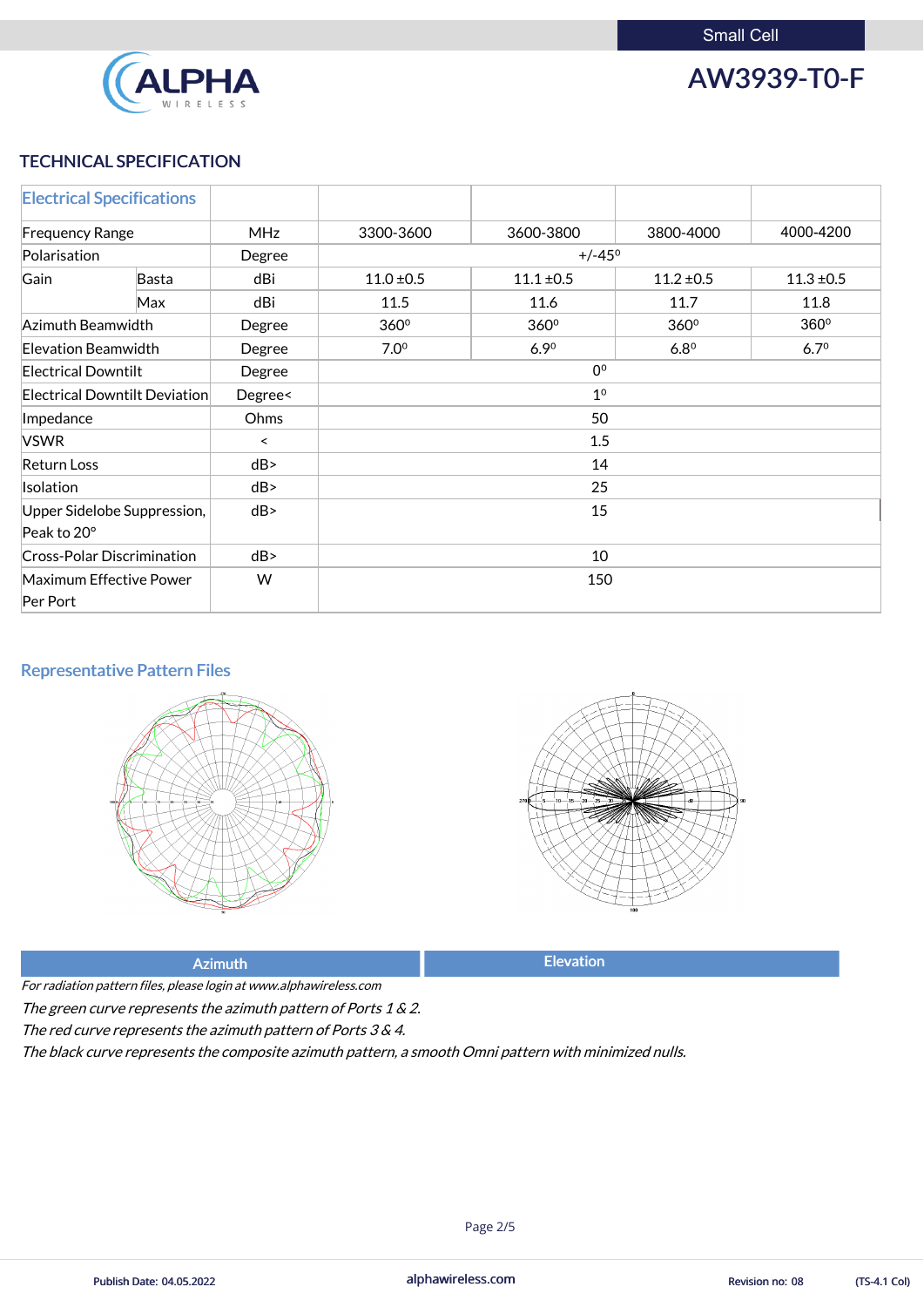

# AW3939-T0-F

# TECHNICAL SPECIFICATION

| <b>Mechanical Specifications</b>                |                      |                                                    |
|-------------------------------------------------|----------------------|----------------------------------------------------|
| Dimensions                                      | $mm$ (in)            | $850(33.5) \times 220(8.6) - (L \times \emptyset)$ |
| Packing Size (LxWxD)                            | $mm$ (in)            | 950 (37.4) x 295 (11.6) x 445 (17.5)               |
| Net Weight (antenna)                            | kg (lb)              | 6.5(14.3)                                          |
| Net Weight (mount)                              | kg (lb)              | 1.5(3.3)                                           |
| Shipping Weight                                 | kg (lb)              | 8(17.6)                                            |
| Connector Type (Female)                         |                      | $4.3 - 10$                                         |
| <b>Connector Position</b>                       |                      | <b>Bottom</b>                                      |
| Connector Quantity                              |                      | $\overline{4}$                                     |
| Windload Frontal (at Rated Wind Speed: 150km/h) | $N$ (lbf)            | 150 (34)                                           |
| Windload Lateral (at Rated Wind Speed: 150km/h) | $N$ (lbf)            | 150 (34)                                           |
| <b>Survival Wind Speed</b>                      | $km/h$ (mph)         | 200 (125)                                          |
| Radome Material                                 |                      | <b>ASA capped ABS</b>                              |
| Radome Colour                                   | <b>RAL</b>           | 7035                                               |
| <b>Product Compliance Environmental</b>         |                      | <b>RoHS</b>                                        |
| Lightning Protection                            |                      | <b>DC Grounded</b>                                 |
| Cold Temperature Survival                       | Celsius (Fahrenheit) | $-40(-40)$                                         |
| Hot Temperature Survival                        | Celsius (Fahrenheit) | 70 (158)                                           |

Ports

 $1 - 2$ 

 $3-4$ 

# Array Layout and RET Information

|    | Array          | <b>Frequency</b><br>MHz                                                                       |  |
|----|----------------|-----------------------------------------------------------------------------------------------|--|
|    | R1             | 3300-4200                                                                                     |  |
|    | R2             | 3300-4200                                                                                     |  |
| P2 | antenna sizes. | Array layout depicts one<br>individual sector<br>Note: Coloured box<br>sizes do not represent |  |

alphawireless.com

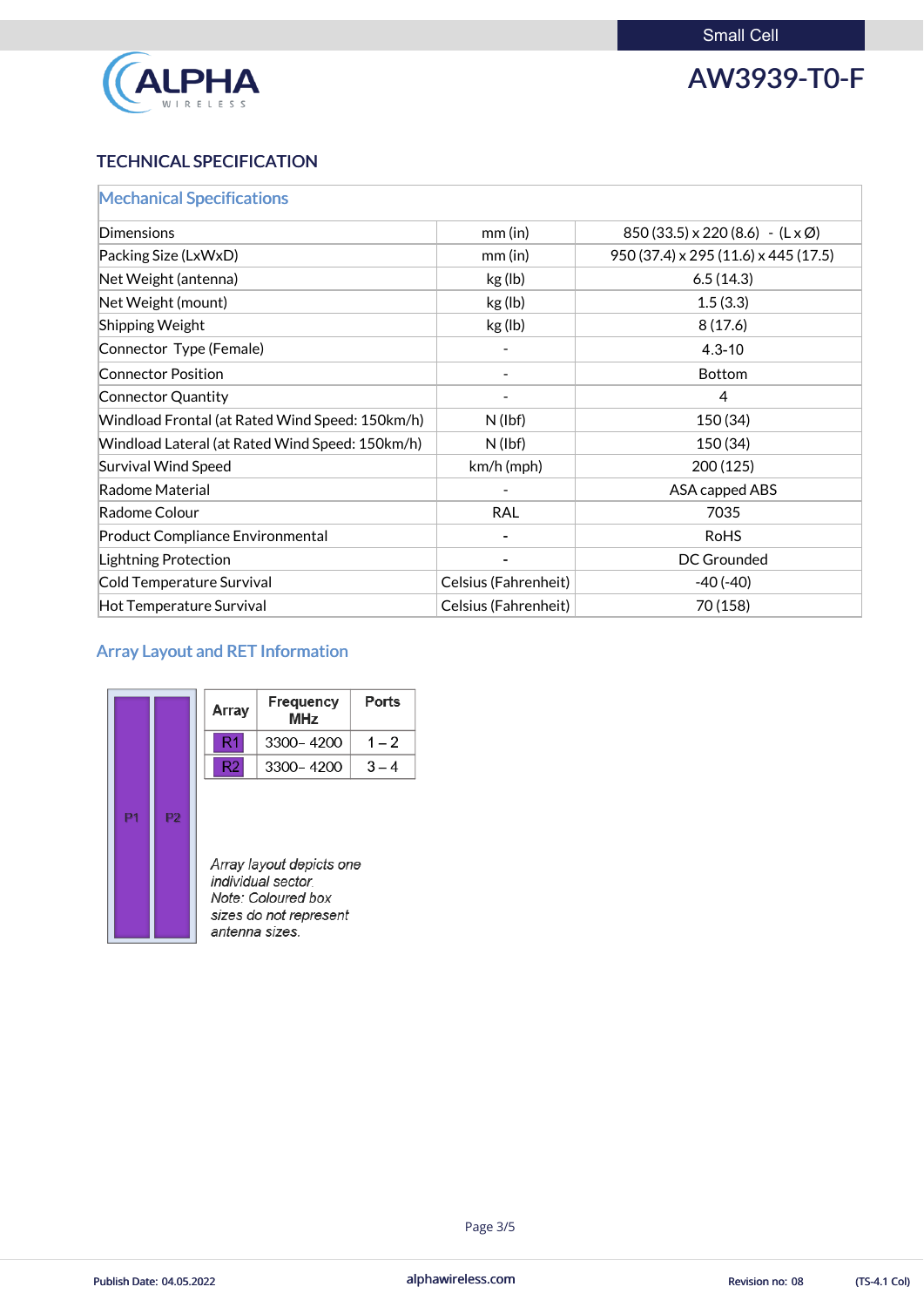Small Cell



AW3939-T0-F

# Mechanical Illustration



Page 4/5

Publish Date: 04.05.2022 **alphawireless.com** alphawireless.com Revision no: 08 (TS-4.1 Col)